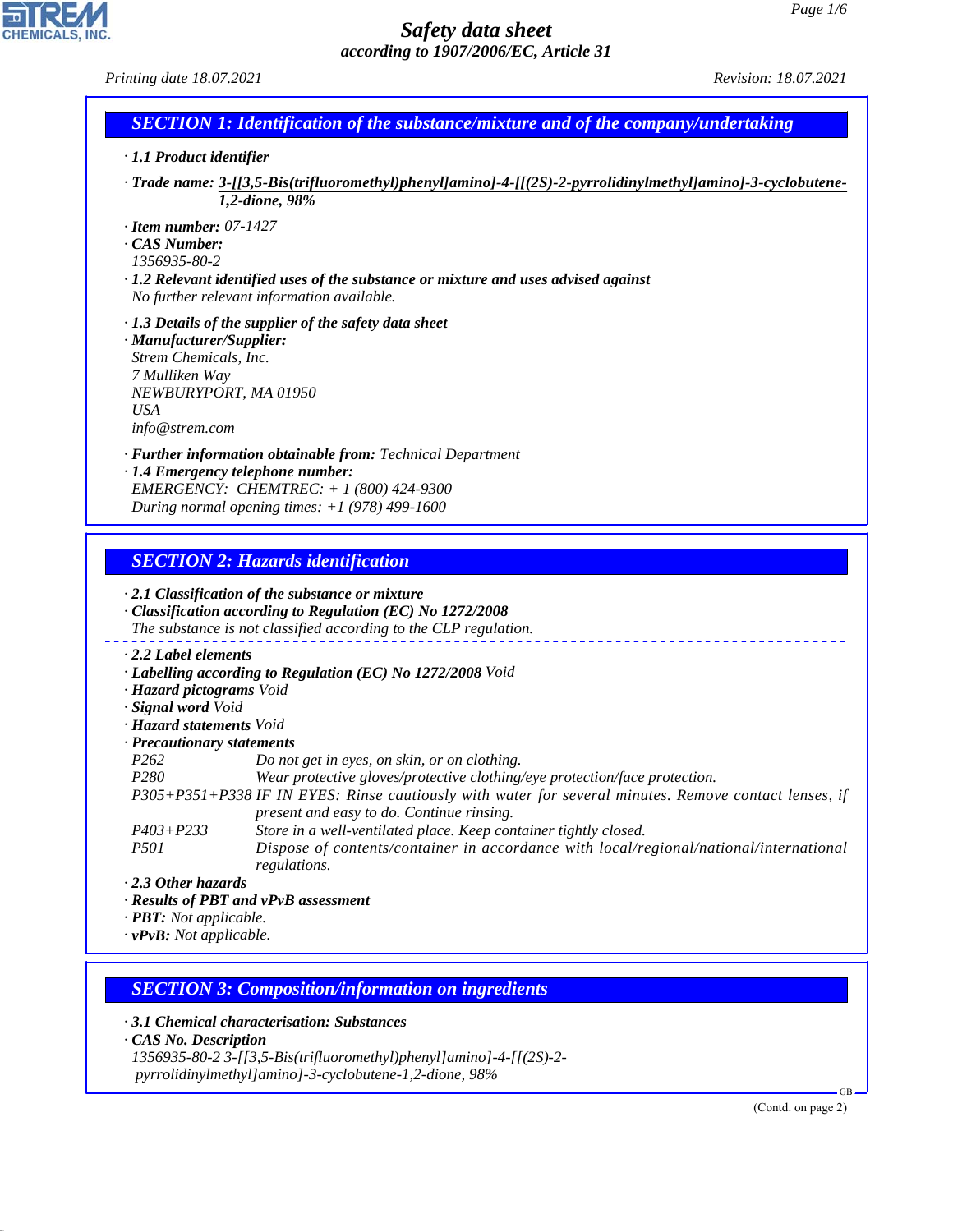*Printing date 18.07.2021 Revision: 18.07.2021*

*Trade name: 3-[[3,5-Bis(trifluoromethyl)phenyl]amino]-4-[[(2S)-2-pyrrolidinylmethyl]amino]-3-cyclobutene-1,2 dione, 98%*

(Contd. of page 1)

# *SECTION 4: First aid measures*

- *· 4.1 Description of first aid measures*
- *· General information: No special measures required.*
- *· After inhalation: Supply fresh air; consult doctor in case of complaints.*
- *· After skin contact: Generally the product does not irritate the skin.*
- *· After eye contact: Rinse opened eye for several minutes under running water. Then consult a doctor.*
- *· After swallowing: If symptoms persist consult doctor.*
- *· 4.2 Most important symptoms and effects, both acute and delayed No further relevant information available.*
- *· 4.3 Indication of any immediate medical attention and special treatment needed*
- *No further relevant information available.*

#### *SECTION 5: Firefighting measures*

- *· 5.1 Extinguishing media*
- *· Suitable extinguishing agents: Use fire extinguishing methods suitable to surrounding conditions.*
- *· 5.2 Special hazards arising from the substance or mixture No further relevant information available.*
- *· 5.3 Advice for firefighters*
- *· Protective equipment: No special measures required.*

#### *SECTION 6: Accidental release measures*

- *· 6.1 Personal precautions, protective equipment and emergency procedures Not required.*
- *· 6.2 Environmental precautions: Do not allow to enter sewers/ surface or ground water.*
- *· 6.3 Methods and material for containment and cleaning up:*

*Dispose contaminated material as waste according to item 13.*

- *· 6.4 Reference to other sections*
- *See Section 7 for information on safe handling.*
- *See Section 8 for information on personal protection equipment.*

*See Section 13 for disposal information.*

# *SECTION 7: Handling and storage*

- *· 7.1 Precautions for safe handling No special measures required.*
- *· Information about fire and explosion protection: No special measures required.*
- *· 7.2 Conditions for safe storage, including any incompatibilities*
- *· Storage:*

44.1.1

- *· Requirements to be met by storerooms and receptacles: No special requirements.*
- *· Information about storage in one common storage facility: Not required.*
- *· Further information about storage conditions: None.*
- *· 7.3 Specific end use(s) No further relevant information available.*

#### *SECTION 8: Exposure controls/personal protection*

*· Additional information about design of technical facilities: No further data; see item 7.*

*· 8.1 Control parameters*

*· Ingredients with limit values that require monitoring at the workplace: Not required.*

(Contd. on page 3)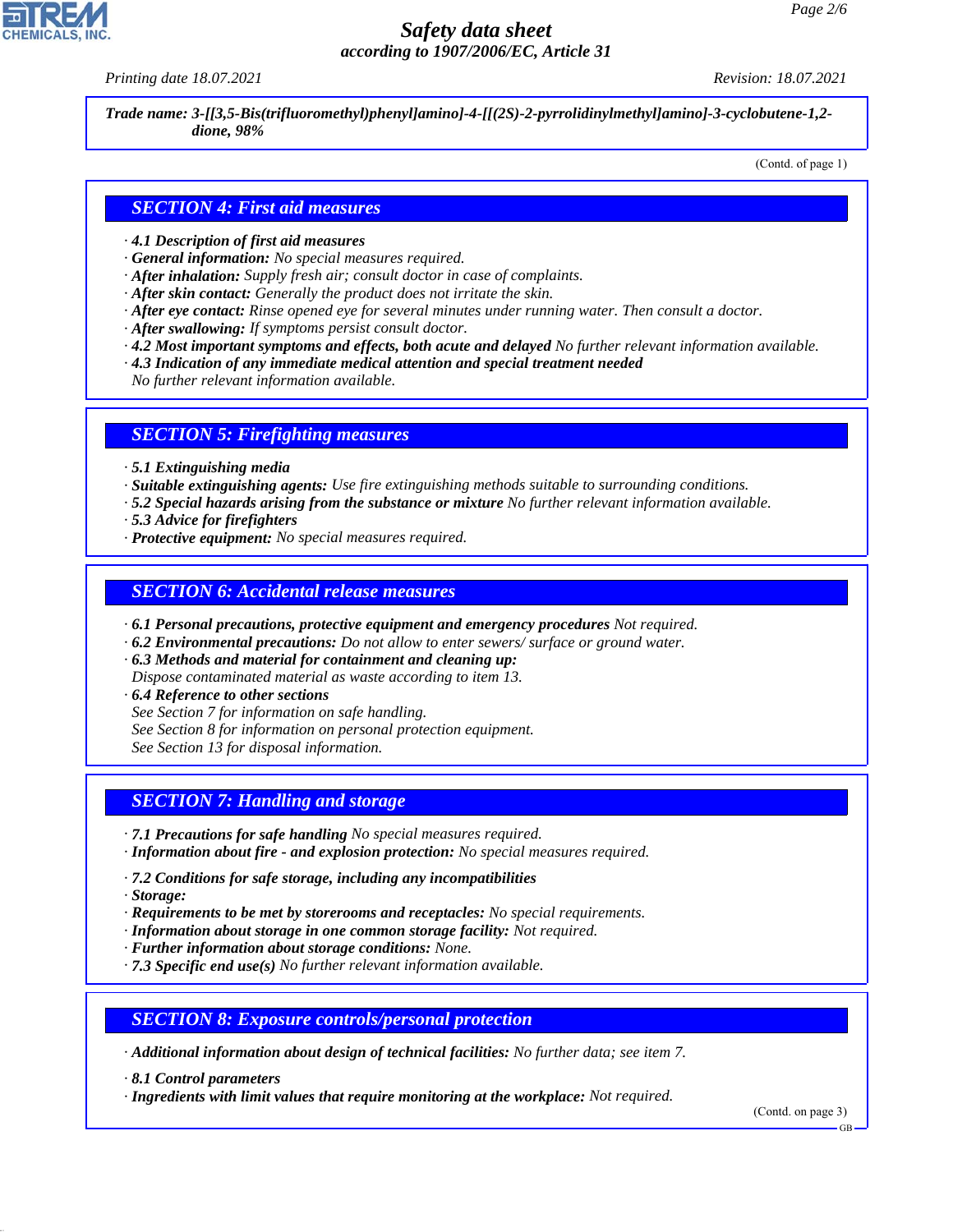GB

# *Safety data sheet according to 1907/2006/EC, Article 31*

*Printing date 18.07.2021 Revision: 18.07.2021*

| dione, 98%                                                               |                                                                                                                     |
|--------------------------------------------------------------------------|---------------------------------------------------------------------------------------------------------------------|
|                                                                          | (Contd. of page 2)<br>· Additional information: The lists valid during the making were used as basis.               |
|                                                                          |                                                                                                                     |
| $\cdot$ 8.2 Exposure controls<br>· Personal protective equipment:        |                                                                                                                     |
| · General protective and hygienic measures:                              |                                                                                                                     |
|                                                                          | The usual precautionary measures are to be adhered to when handling chemicals.                                      |
| · Respiratory protection: Not required.                                  |                                                                                                                     |
| · Protection of hands:                                                   |                                                                                                                     |
| Protective gloves                                                        |                                                                                                                     |
|                                                                          |                                                                                                                     |
|                                                                          | The glove material has to be impermeable and resistant to the product/the substance/the preparation.                |
|                                                                          | Due to missing tests no recommendation to the glove material can be given for the product/the preparation/the       |
| chemical mixture.                                                        |                                                                                                                     |
|                                                                          | Selection of the glove material on consideration of the penetration times, rates of diffusion and the degradation   |
| · Material of gloves                                                     | The selection of the suitable gloves does not only depend on the material, but also on further marks of quality and |
| varies from manufacturer to manufacturer.                                |                                                                                                                     |
| · Penetration time of glove material                                     |                                                                                                                     |
|                                                                          | The exact break through time has to be found out by the manufacturer of the protective gloves and has to be         |
| observed.                                                                |                                                                                                                     |
| · Eye protection: Safety glasses                                         |                                                                                                                     |
| · 9.1 Information on basic physical and chemical properties              |                                                                                                                     |
| <b>General Information</b><br>$\cdot$ Appearance:                        |                                                                                                                     |
| Form:                                                                    | Powder                                                                                                              |
| Colour:                                                                  | Whitish                                                                                                             |
| $\cdot$ Odour:                                                           | Characteristic                                                                                                      |
| · Odour threshold:                                                       | Not determined.                                                                                                     |
| $\cdot$ pH-value:                                                        | Not applicable.                                                                                                     |
| $\cdot$ Change in condition                                              |                                                                                                                     |
| Melting point/freezing point:                                            | Undetermined.                                                                                                       |
| Initial boiling point and boiling range: Undetermined.<br>· Flash point: | Not applicable.                                                                                                     |
| · Flammability (solid, gas):                                             | Product is not flammable.                                                                                           |
| · Ignition temperature:                                                  |                                                                                                                     |
| <b>Decomposition temperature:</b>                                        | Not determined.                                                                                                     |
| · Auto-ignition temperature:                                             | Not determined.                                                                                                     |
| · Explosive properties:                                                  | Product does not present an explosion hazard.                                                                       |
| · Explosion limits:                                                      |                                                                                                                     |
| Lower:                                                                   | Not determined.                                                                                                     |
| <b>Upper:</b>                                                            | Not determined.                                                                                                     |
| · Vapour pressure:                                                       | Not applicable.                                                                                                     |
| $\cdot$ Density:                                                         | Not determined.                                                                                                     |
|                                                                          | Not determined.                                                                                                     |
| $\cdot$ Relative density<br>· Vapour density                             | Not applicable.                                                                                                     |



44.1.1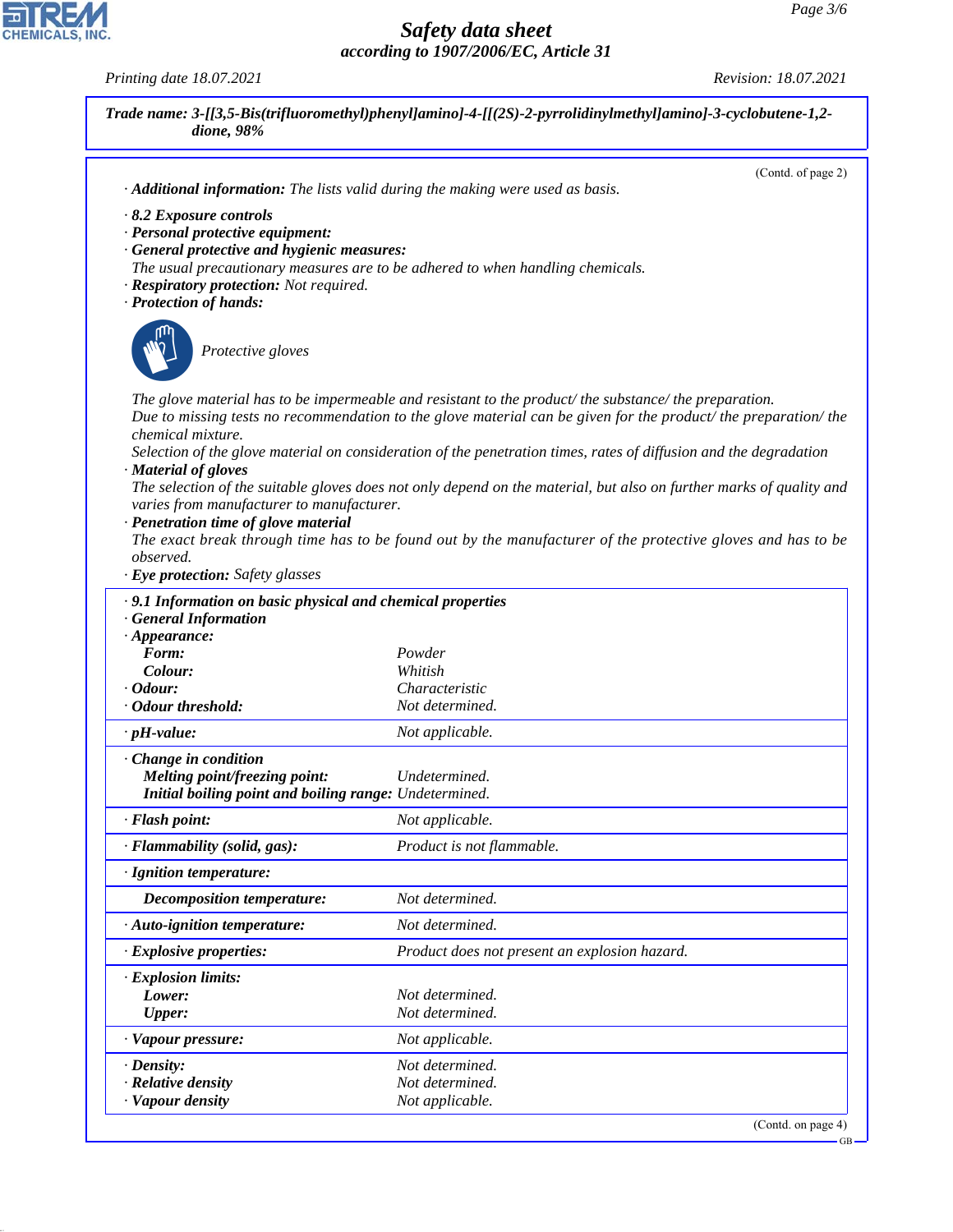*Printing date 18.07.2021 Revision: 18.07.2021*

*Trade name: 3-[[3,5-Bis(trifluoromethyl)phenyl]amino]-4-[[(2S)-2-pyrrolidinylmethyl]amino]-3-cyclobutene-1,2 dione, 98%*

|                                                    | (Contd. of page 3)                         |
|----------------------------------------------------|--------------------------------------------|
| $\cdot$ Evaporation rate                           | Not applicable.                            |
| $\cdot$ Solubility in / Miscibility with<br>water: | <i>Insoluble.</i>                          |
| · Partition coefficient: n-octanol/water:          | Not determined.                            |
| · Viscosity:                                       |                                            |
| Dynamic:                                           | Not applicable.                            |
| Kinematic:                                         | Not applicable.                            |
| · Solvent content:                                 |                                            |
| Organic solvents:                                  | $0.0\%$                                    |
| $VOC$ (EC)                                         | $0.00\%$                                   |
| .9.2 Other information                             | No further relevant information available. |

# *SECTION 10: Stability and reactivity*

*· 10.1 Reactivity No further relevant information available.*

- *· 10.2 Chemical stability*
- *· Thermal decomposition / conditions to be avoided: No decomposition if used according to specifications.*
- *· 10.3 Possibility of hazardous reactions No dangerous reactions known.*
- *· 10.4 Conditions to avoid No further relevant information available.*
- *· 10.5 Incompatible materials: No further relevant information available.*
- *· 10.6 Hazardous decomposition products: No dangerous decomposition products known.*

# *SECTION 11: Toxicological information*

*· 11.1 Information on toxicological effects*

- *· Acute toxicity Based on available data, the classification criteria are not met.*
- *· Primary irritant effect:*
- *· Skin corrosion/irritation Based on available data, the classification criteria are not met.*
- *· Serious eye damage/irritation Based on available data, the classification criteria are not met.*
- *· Respiratory or skin sensitisation Based on available data, the classification criteria are not met.*
- *· CMR effects (carcinogenity, mutagenicity and toxicity for reproduction)*
- *· Germ cell mutagenicity Based on available data, the classification criteria are not met.*
- *· Carcinogenicity Based on available data, the classification criteria are not met.*
- *· Reproductive toxicity Based on available data, the classification criteria are not met.*
- *· STOT-single exposure Based on available data, the classification criteria are not met.*
- *· STOT-repeated exposure Based on available data, the classification criteria are not met.*
- *· Aspiration hazard Based on available data, the classification criteria are not met.*

#### *SECTION 12: Ecological information*

*· 12.1 Toxicity*

44.1.1

- *· Aquatic toxicity: No further relevant information available.*
- *· 12.2 Persistence and degradability No further relevant information available.*
- *· 12.3 Bioaccumulative potential No further relevant information available.*
- *· 12.4 Mobility in soil No further relevant information available.*

(Contd. on page 5)

GB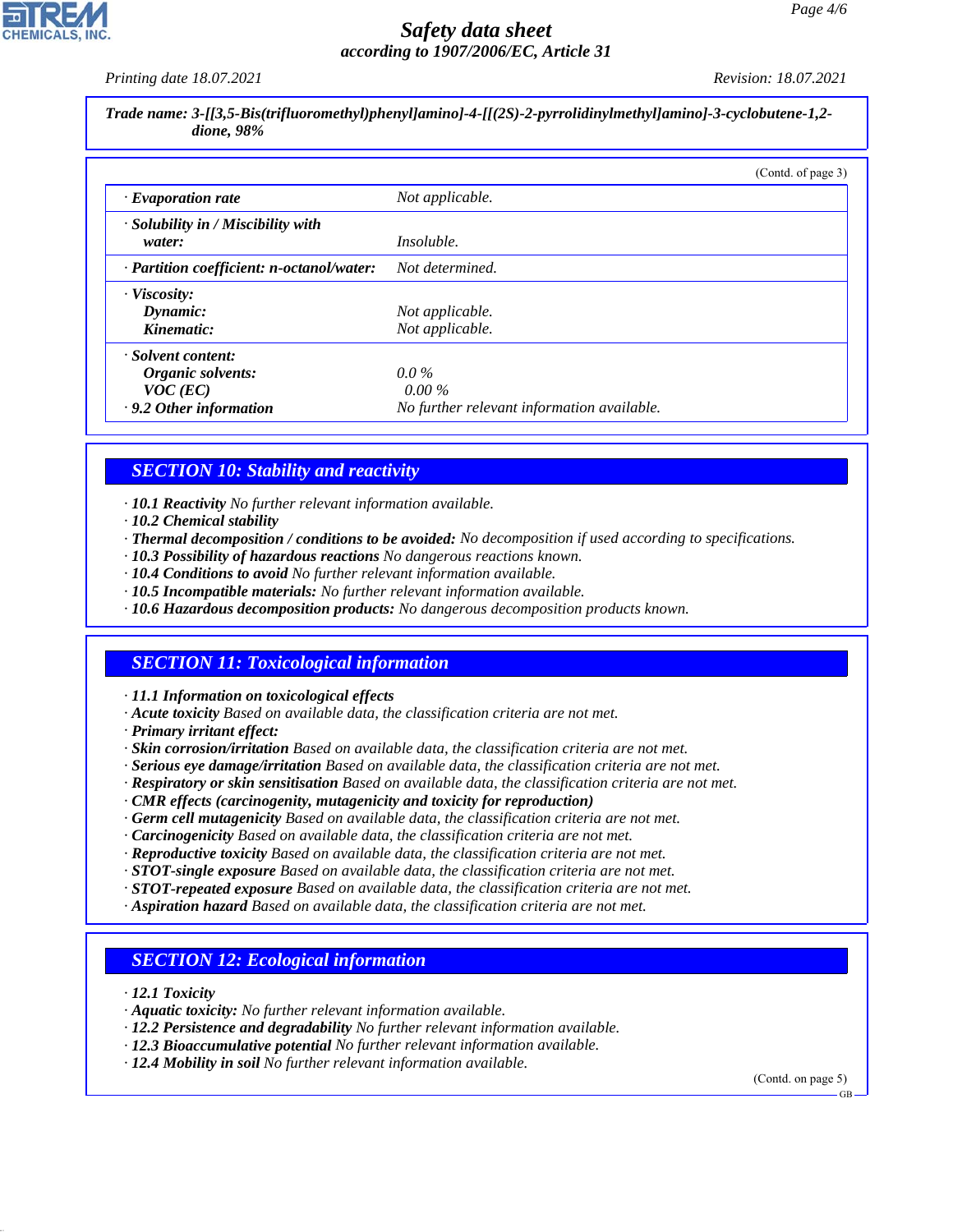*Printing date 18.07.2021 Revision: 18.07.2021*

*Trade name: 3-[[3,5-Bis(trifluoromethyl)phenyl]amino]-4-[[(2S)-2-pyrrolidinylmethyl]amino]-3-cyclobutene-1,2 dione, 98%*

(Contd. of page 4)

*· Additional ecological information:*

*· General notes:*

*Water hazard class 1 (German Regulation) (Self-assessment): slightly hazardous for water Do not allow undiluted product or large quantities of it to reach ground water, water course or sewage system.*

*· 12.5 Results of PBT and vPvB assessment*

*· PBT: Not applicable.*

*· vPvB: Not applicable.*

*· 12.6 Other adverse effects No further relevant information available.*

*SECTION 13: Disposal considerations*

*· 13.1 Waste treatment methods*

*· Recommendation Disposal must be made according to official regulations.*

*· Uncleaned packaging:*

*· Recommendation: Disposal must be made according to official regulations.*

| <b>SECTION 14: Transport information</b>                                                  |                 |  |
|-------------------------------------------------------------------------------------------|-----------------|--|
| $\cdot$ 14.1 UN-Number<br>· ADR, ADN, IMDG, IATA                                          | not regulated   |  |
| $\cdot$ 14.2 UN proper shipping name<br>· ADR, ADN, IMDG, IATA                            | not regulated   |  |
| $\cdot$ 14.3 Transport hazard class(es)                                                   |                 |  |
| · ADR, ADN, IMDG, IATA<br>· Class                                                         | not regulated   |  |
| · 14.4 Packing group<br>· ADR, IMDG, IATA                                                 | not regulated   |  |
| $\cdot$ 14.5 Environmental hazards:                                                       | Not applicable. |  |
| $\cdot$ 14.6 Special precautions for user                                                 | Not applicable. |  |
| $\cdot$ 14.7 Transport in bulk according to Annex II of<br><b>Marpol and the IBC Code</b> | Not applicable. |  |
| · UN "Model Regulation":                                                                  | not regulated   |  |

# *SECTION 15: Regulatory information*

*· 15.1 Safety, health and environmental regulations/legislation specific for the substance or mixture*

*· Directive 2012/18/EU*

*· Named dangerous substances - ANNEX I Substance is not listed.*

*· National regulations:*

44.1.1

*· Waterhazard class: Water hazard class 1 (Self-assessment): slightly hazardous for water.*

*· 15.2 Chemical safety assessment: A Chemical Safety Assessment has not been carried out.*

(Contd. on page 6)

GB